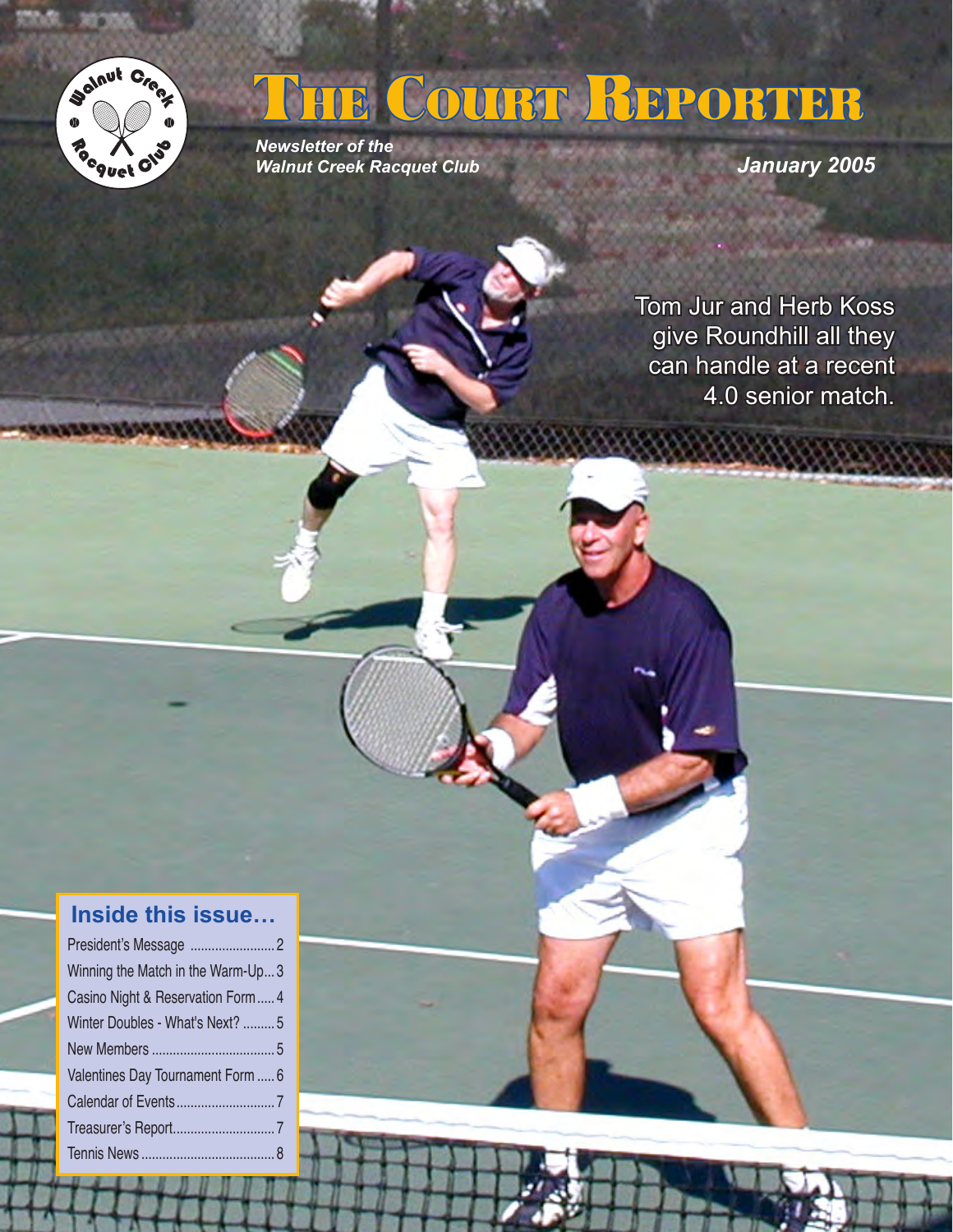# *Walnut Creek Racquet Club*

P.O. Box 4574 • Walnut Creek, CA 94596 (925) 945-0105 • www.wcrc.net

#### **OFFICERS**

| <b>President</b>                   | <b>Pam Maloney</b>       |
|------------------------------------|--------------------------|
|                                    | 939-1403                 |
|                                    | pam4tennis@hotmail.com   |
| <b>Vice President Susie Dunlap</b> |                          |
|                                    | 228-1641                 |
|                                    | susied98@aol.com         |
| <b>Secretary</b>                   | <b>Karyn Hoyer</b>       |
|                                    | 256-9942                 |
|                                    | karyn@walnut-creek.com   |
| <b>Treasurer</b>                   | <b>Gabriel Goldstein</b> |
|                                    | 798-2036                 |
|                                    | gagea@naea.org           |

# **ACTIVITY CHAIRPERSONS**

| <b>WC Liaison</b>  | <b>Robert Young</b>                    |  |  |  |
|--------------------|----------------------------------------|--|--|--|
| & Mailing          | 906-0614                               |  |  |  |
|                    | robert@canterburytrails.com            |  |  |  |
| <b>Membership</b>  | <b>Marty Tedlock</b>                   |  |  |  |
|                    | 256-9313                               |  |  |  |
|                    | marty.tedlock@jmmdhs.com               |  |  |  |
| <b>Newsletter</b>  | <b>Tammie Snyder</b>                   |  |  |  |
|                    | 957-0604                               |  |  |  |
|                    | tammie@gte.net                         |  |  |  |
| <b>Leagues</b>     | <b>Judy Stillman</b>                   |  |  |  |
| (Non USTA)         | 933-9351                               |  |  |  |
|                    | jstillma@pacbell.net                   |  |  |  |
| <b>Website</b>     | <b>Shari Huber</b>                     |  |  |  |
|                    | 691-9196                               |  |  |  |
|                    | shari_huber@sbcglobal.net              |  |  |  |
| <b>Tournaments</b> | <b>Jennifer Scriabine</b>              |  |  |  |
|                    | 939-4328                               |  |  |  |
|                    | scriabine@astound.net                  |  |  |  |
|                    | <b>Tammy Chan</b>                      |  |  |  |
|                    | 837-0227                               |  |  |  |
|                    | tammychan@sbcglobal.net                |  |  |  |
| <b>USTA Women</b>  | <b>Shirley Nagle</b>                   |  |  |  |
|                    | 253-7633                               |  |  |  |
|                    | snag510@aol.com                        |  |  |  |
| <b>USTA Men</b>    | <b>Don Loeffler</b>                    |  |  |  |
|                    | 932-1517                               |  |  |  |
|                    | donloeff@pacbell.net                   |  |  |  |
| <b>USTA Mixed</b>  | <b>Shirley Nagle</b>                   |  |  |  |
| & Seniors          | 253-7633                               |  |  |  |
|                    | snag510@aol.com<br><b>Don Loeffler</b> |  |  |  |
|                    | 932-1517                               |  |  |  |
|                    | donloeff@pacbell.net                   |  |  |  |
| <b>Women's</b>     | <b>Carolyn Spady</b>                   |  |  |  |
| <b>Interclub</b>   | 938-0893                               |  |  |  |
|                    | carhspa@aol.com                        |  |  |  |
|                    |                                        |  |  |  |

# THE PRESIDENT'S REPORT

# Adios • Hasta Luego Sayonara I'm Outta Here!

I've never been particularly superstitious but this is my 13th message to you and I fully anticipate it is my last. Not because I haven't loved every minute of being your ever-loving Pres (well, almost every minute) but my

time is up, my patience is gone and my husband is sure to commit me if I don't step



**Pam Maloney 2004 WCRC President**

aside. Since we don't have a new President for 2005 though, I agreed to do one last message. This is it!

Some of you who have already renewed your membership for 2005 have noticed that the Board increased dues by \$5. Renewal for WC residents is \$20 and non-WC resident is \$25. New membership is \$30 for WC residents and \$35 for non WC residents. There are three drivers of the need for this increase.

First, postage has increased in the last couple of years and so we're playing some catch-up there. Second, we've added some fabulous enhancements to our web site that include some on-going costs which need to be covered. Last, due to a lack of volunteers, we hired some people to help with tournaments in 2004 and we expect this to continue in 2005.

You may not receive this newsletter before our annual party on January 14, but if you do I encourage you to go to the web site (www.wcrc.net) quickly and sign-up to join us for what promises to be a REALLY FUN evening.

We've put the Club's calendar for 2005 together so check out all the fun activities and tournaments we have planned. The web site has the full year's activities posted. The Board commits to holding the events because we think you enjoy them, but please remember it takes effort to put them on. Your help would be greatly appreciated and each event always has a primary organizer who would be happy to put you to work.

The Board has been discussing the possibility of going to a quarterly newsletter which you receive via the mail and focusing more on keeping information on our web site more current. The longer term goal would be to eliminate the mailed newsletter completely in favor of an online version. Continuing to produce a mailed newsletter and keeping the web site more current would not save the Club money, but in the longrun going to web-only news would produce a savings. Look for an opportunity on the web site to give the Board your opinion on this important change.

Well ya'all, that's it for me. It's been fun and I'll continue to volunteer to help the Club that's done so much for me! I hope your 2005 is happy, peaceful and brings you kindness equal to what you give. See ya on the courts...

#### **Pam**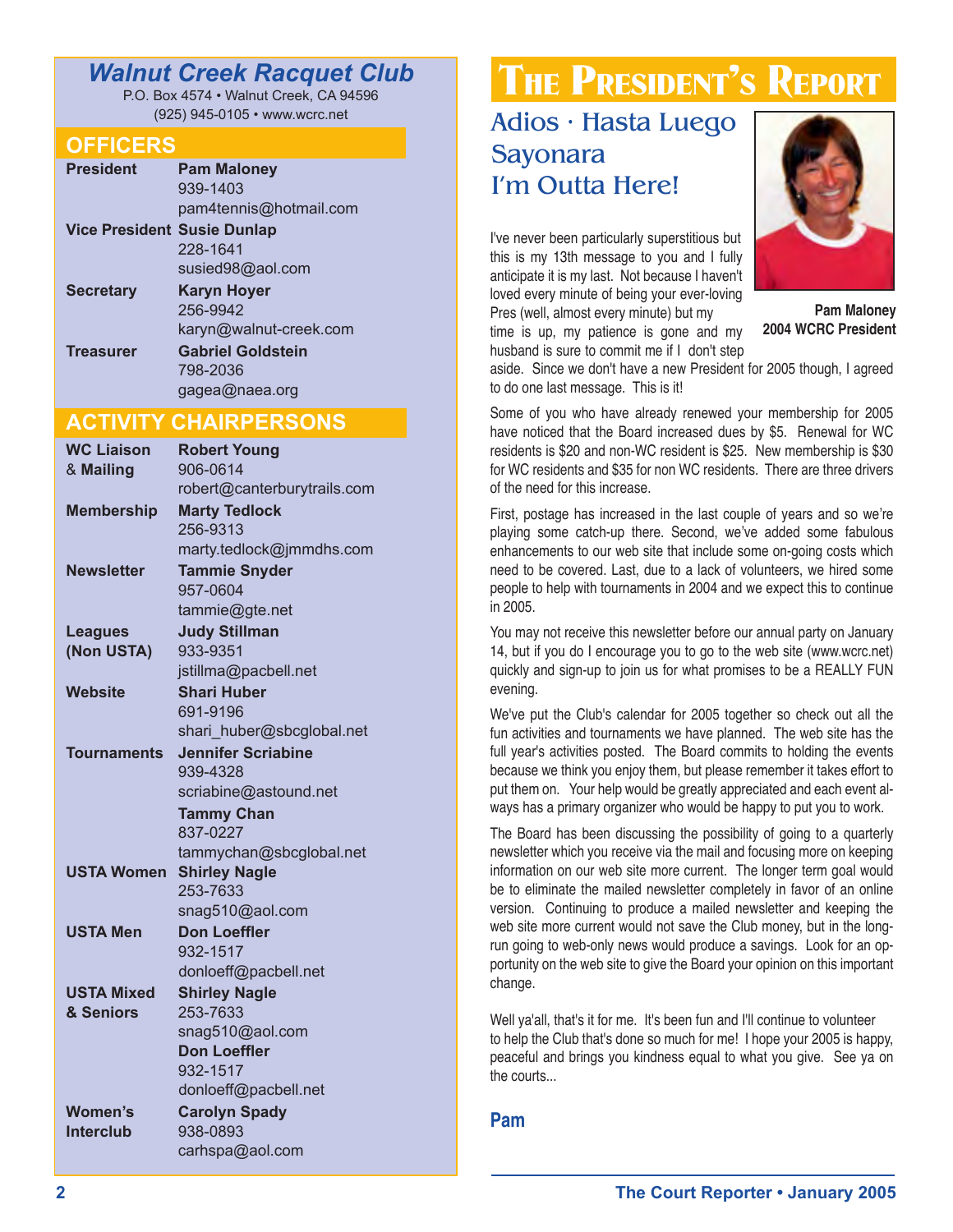# You Can't Win a Match in the Warm-Up, Right? *by Lee Draisin*

**I** 've heard that old chestnut for over forty years, so you figure by now I'd believe it. Guess what, I  $\mathsf{L}$  don't—and you shouldn't either.

What happens during the warm-up very often determines how the match will play out. Now this doesn't mean the match is totally over before it begins, but psychologically, you can go a long way toward winning the match before the first ball is hit. The warm-up deserves a strategy of its own.

As the name implies, the warm-up is a time to warm the body up for what is to follow. Unfortunately, in USTA matches and tournament play, you may be restricted to a limited time period before play commences. Often you're given only five minutes to hit and a couple of minutes to practice your serves. If you know this is the case, then you probably should find a court and hit for 30-45 minutes before the official warm-up. Another reason to do this is because you don't know how your opponent is going to hit the ball. If they're a wild basher type of player, they may not give you enough balls to hit to adequately warm you up.

Assuming you do have enough time to warm-up, here is a plan that Stan Smith, the former US Open and Wimbledon Champ used. The first ten to twenty strokes should be hit at 50% of your normal game pace. This will guarantee that you're successful with these early strokes and will be hitting the ball cleanly and centering the ball in the middle of your strings. This should give you confidence because everyone should be capable of rallying at half speed. As the warm-up continues, you move your pace up 5% to 10% at a time, monitoring your success as you go. Keep moving your pace up toward the speed of shot you usually like to play, but be aware of one thing along the way. Today's game speed may not be the same as yesterday's speed. You need to determine how hard you can hit the ball TODAY without self destructing. That speed might be higher or lower than yesterday's, but you'll find it in the warm-up as you gradually increase the pace. Then when you find it, you want to make sure you stay just slightly below that speed in the match. Now you're hitting the ball smoothly and feeling good about what you're doing.

OK, that takes care of your side of the net. Now let's go get some valuable information from the other side of the net. What's our opponent up to? If your opponent has a favorite shot they're not going to hide it during the warm-up. They're going to want to make sure it's well warmed up before play starts. Your job is to identify it. You'll want to avoid giving them this shot at key moments. If you do, it's a little like presenting lions with large pieces of red meat at feeding time.

What isn't your opponent showing you? Maybe they only came to the net briefly during the warm-up and then maybe you had to ask them if they wanted a few lobs. If they said, "no thanks" on the lobs then that should tell you something. If that's the case, then the first time they come to the net in the match, I'm hitting up a lob.

The main thing you want to accomplish in the warm-up is to send a very clear message to the other side of the net; here is what that message should be; "I'm a very solid, consistent and fit player. I'm not going to roll over and die for you, and it's going to take a heck of an effort on your part to get by me today. I'm willing to hit balls till the cows come home and you're going to have to hit very aggressively at the lines to win points. Everything else I'm going to run down. I hope you're ready to play today because I am."

If you walk on the court with this kind of a warm-up strategy you may have secured a victory before you hit the first ball. I've seen good players beaten before the match has begun. Don't miss your chance to put your stamp on the match during the warm-up.

Till next time,

Lee Draisin

USPTA Teaching Pro

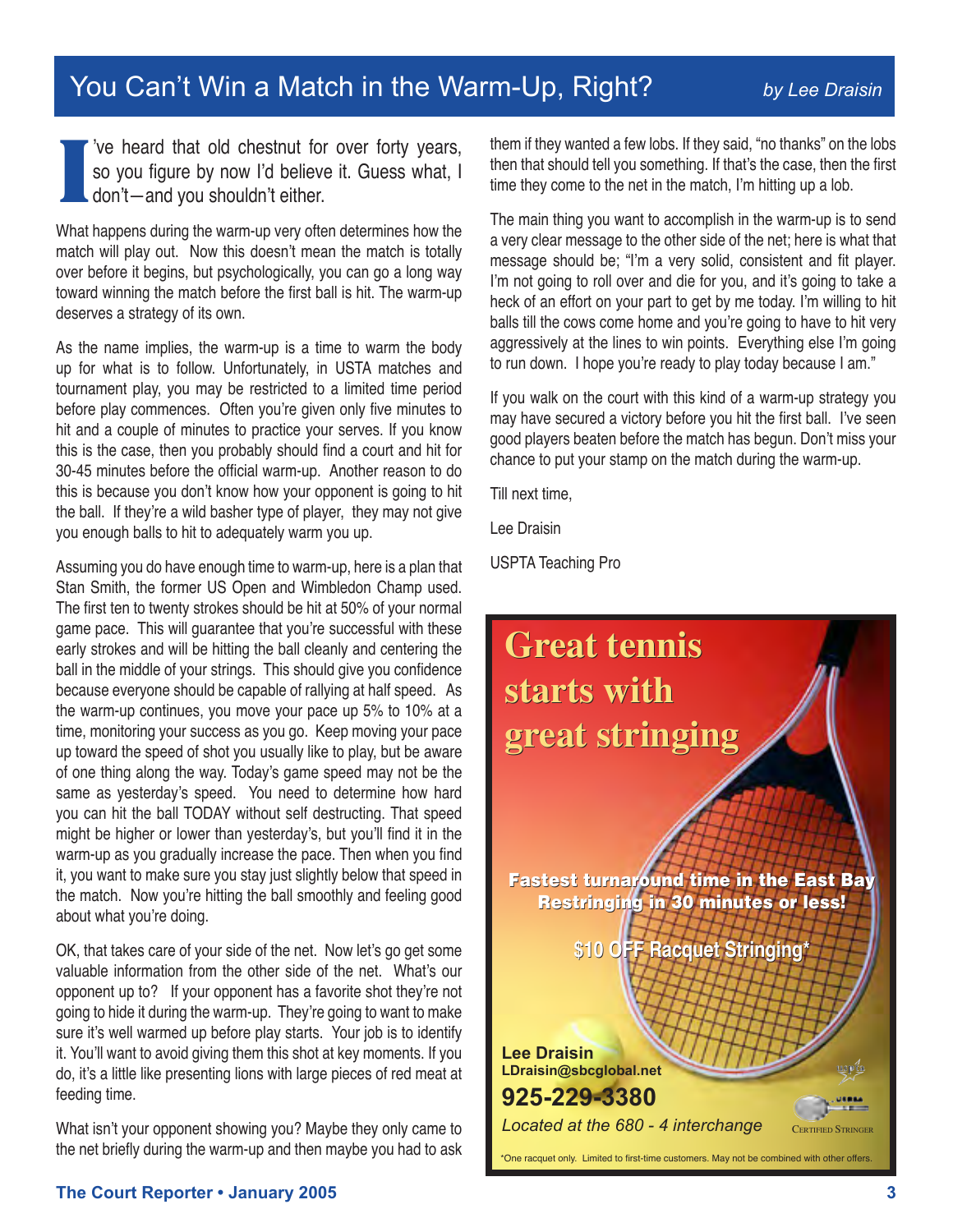#### Annual Awards Banquet & Casino Night

When: Friday, January 14th • 6:30 -10:30 Where: Shadelands Art Center (111 M. Wiget, WC)  ${\color{black} \mathbf{Cost:}} \, \mathbf{\$25/ln}$  advance  $\circ \, \mathbf{\$30/at}$  the door $^{\circ}$ Questions: Tammy Chan at 324-0524

 $^{\circ}$ (includes \$25 chips) Additional chips will be available

# Casino Night RSVP \$25/advance • \$30/door

Name:\_\_\_\_\_\_\_\_\_\_\_\_\_\_\_\_\_\_\_\_\_\_\_\_\_\_\_\_\_\_\_\_\_\_

Address:

City/St/Zip:

Phone:\_\_\_\_\_\_\_\_\_\_\_\_\_\_\_\_\_\_\_\_\_\_\_\_\_\_\_\_\_\_\_\_\_

Email:\_\_\_\_\_\_\_\_\_\_\_\_\_\_\_\_\_\_\_\_\_\_\_\_\_\_\_\_\_\_\_\_\_\_

No. of reservations:

Amount Enclosed: \$

Please send check to:

WCRC c/o Tammy Chan 2984 Bonafacio Street • Concord, CA 94519

Questions? Call Tammy at 324-0524 or email her at: tammychan@sbcglobal.net

# Food • Drinks • Dancing Raffle • Awards Ceremony Las Vegas Cames  $\circ$  Fabulous Prizes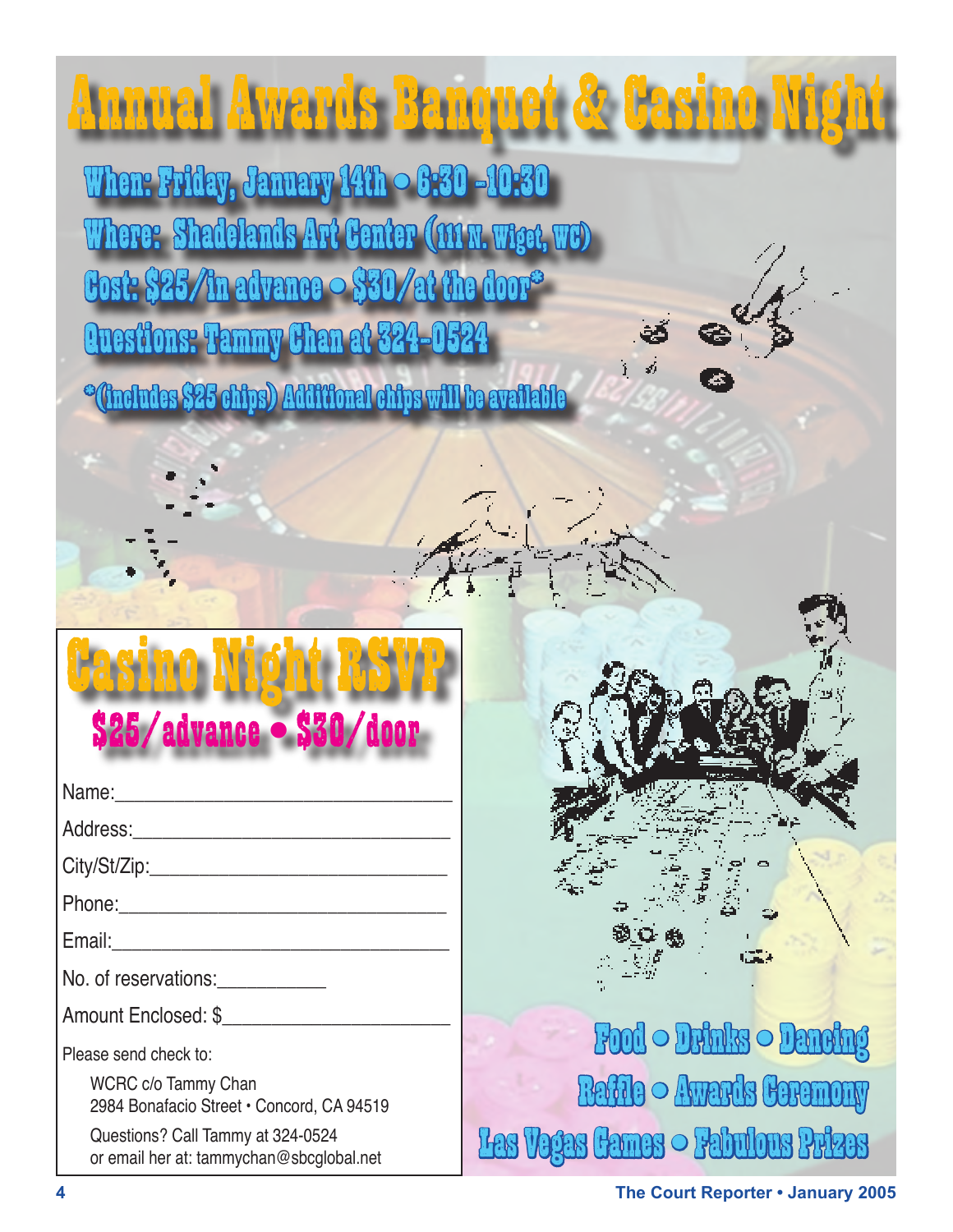The schedule for the 2005 Winter Doubles league is now on-line. Instructions on what to do next are below. If you have any questions please contact Judy Stillman at jstillma@pacbell.net or if you have technical issues please contact Shari Huber at shari\_ huber@sbcglobal.net. Good luck and have a great season!

#### ACCESSING YOUR SCHEDULE ON-LINE

1. You can access league schedules, on-line player tools, on-line score entry and the league standings by logging onto www.wcrc.net and clicking on the "WCRC Leagues" tab at the top of the page or more directly by typing in www.wcrc.net/events/ index.asp. We recommend that you bookmark this URL in your browser for convenient access.

2. Click on the "Player Tools" link at the top of the page.

3. Click the "Printout Schedule of Play for this Season" link.

4. Login to the site using your User Name and PIN. Your User Name is the first initial of your first name and your last name (e.g. jsmith for John Smith).

5. Once logged in you can either email all of your opponents by clicking the Email all Opponents link, or you can contact them individually.

6. If you do not know your PIN number you can have the system email it to your registered email address by entering your User Name in the Login field on the login page and clicking the Please Email My PIN button.

Note: If you have problems logging into the site your last name may be spelled incorrectly or you may have an old or incorrect email address registered so please contact the League Administrators Judy Stillman at 925-933-9351 or jstillma@pacbell.net or Shari Huber at shari\_huber@sbcglobal.net.

#### CHECK AND UPDATE YOUR PERSONAL INFORMATION

1. Go to www.wcrc.net/events/index.asp

- 2. Click on the Player Tools link.
- 3. Click Update My Personal Information.

4. Login if needed and then make sure that your information is current and accurate and click Make Changes.

#### PLAYING MATCHES

Remember, winners are responsible for reporting match scores and take home the unopened can of tennis balls!

1. Once you've played a match that you scheduled at a mutually agreed upon date, time and place with your opponents follow the steps below to enter your scores.

2. Go to www.wcrc.net/events/index.asp

3. Click on the "My Matches" link that is just underneath the Player Tools link.

4. Login if needed.

5. Once the password has been successfully entered, a screen will appear with all of your scheduled matches for the season. To enter scores, find the match that you just played and click on corresponding "Enter Score" link at the far left of that row.

6. Enter the match scores using the pulldown menus provided. Remember to enter tiebreaker scores in the space provided if applicable as well as the date the match was played.

7. IMPORTANT! For the system to accept defaults due to injury or a player retiring, you must enter the default as 6-0, rather than the point of the match when the default occurred. Example: A player retires leading 4-1 in the first set, the winner must go to the website and enter it as 6-0, 6-0. Using that same example, a player retires at 5-7, 6-4, 3-2, the score should be entered as 5-7, 6-4, 6-0.

8. Click the "Save" button at the bottom of the score entry page.

9. Click on the "View Leagues & Enter Scores" link at the top of the page and then on your division and you will notice that the standings have been updated as a result of the score you just entered.

### N EW MEMBERS

#### Welcome to Our 4 New Members Current Membership: 817



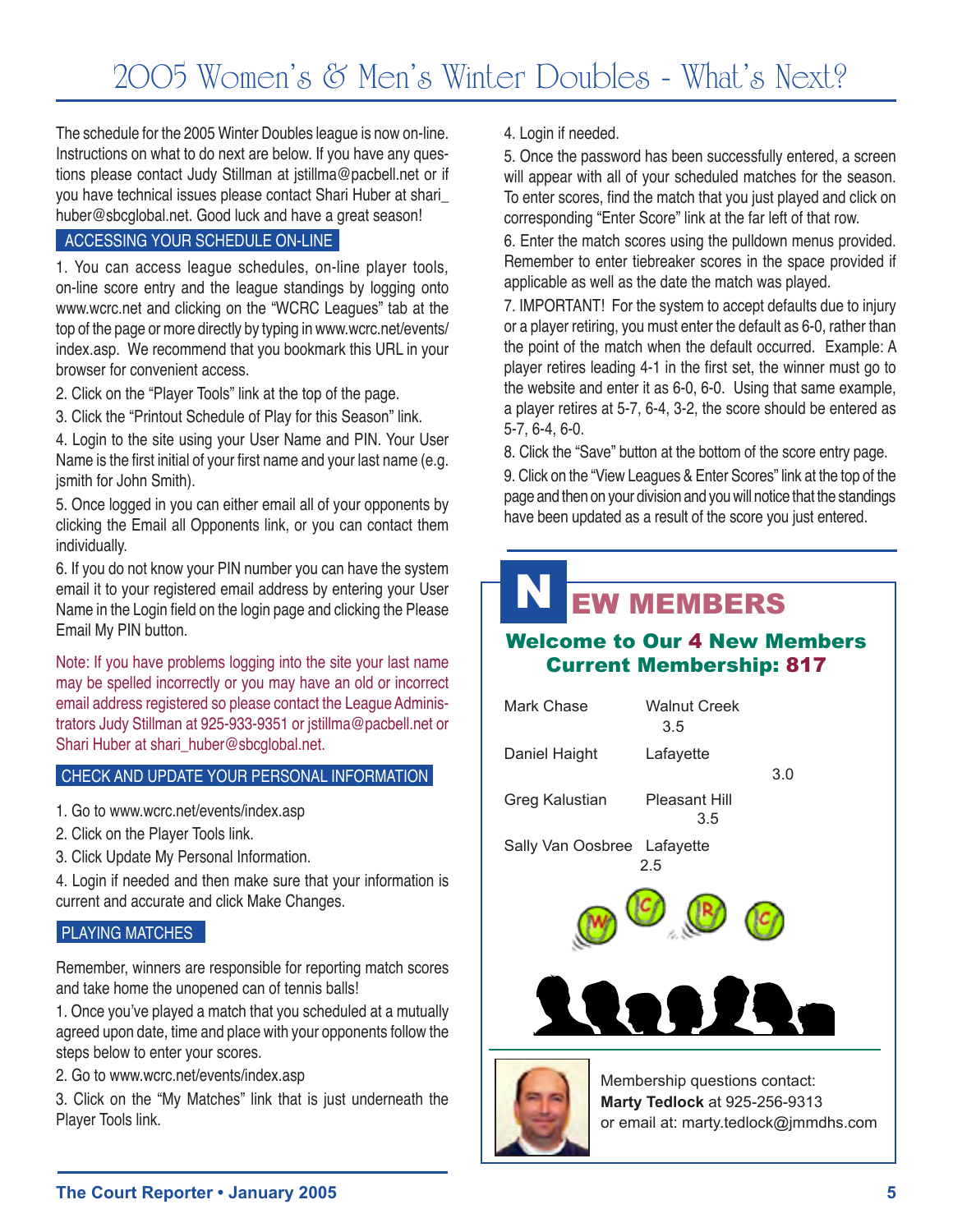# *Valentine's Day Tournament Registration Form*

|                 | When: Saturday, February 12, 2004                        |
|-----------------|----------------------------------------------------------|
|                 | Where: Walnut Greek Jennis Genter                        |
| $Cost:$ \$20.00 |                                                          |
|                 | Start: Jimes posted after 4pm on Thursday, February 10th |

|                        | <b>PLAYER 1 <math>\bullet</math></b> | ♥ PLAYER 2 ♥ |  |
|------------------------|--------------------------------------|--------------|--|
| <b>Name</b>            |                                      |              |  |
| <b>Mailing Address</b> |                                      |              |  |
| City                   |                                      |              |  |
| <b>ZIP Code</b>        |                                      |              |  |
| <b>Home Phone</b>      |                                      |              |  |
| E-mail address         |                                      |              |  |
| <b>NTRP level</b>      |                                      |              |  |
|                        |                                      |              |  |

Secret Lovers" format (to be explained at event). Play will include three 8-game pro sets.<br>Prizes to be awarded to First, Second and Dead Ass Last places.<br>Results will be announced at the end of the event. Food and drinks

**Registration deadline is Monday, February 7, 2005**

**Please make a check for \$20 payable to WCRC and mail to: 2416 Encinal Drive, Walnut Creek, CA 94597**

**Questions? Call Jennifer at (925) 939-4328 or email scriabine@astound.net**

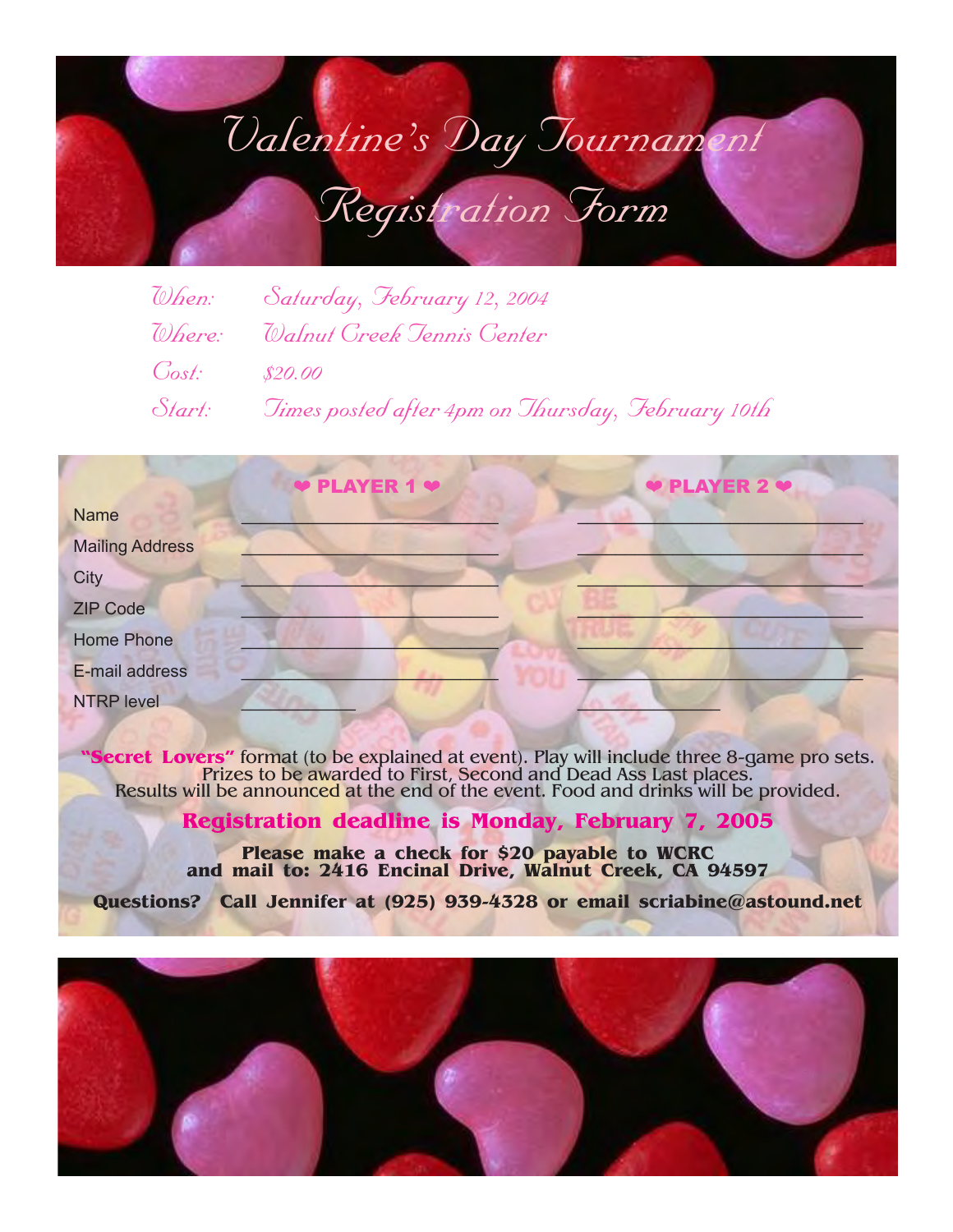





Sign up for discounted tickets to SAP Open in San Jose Register on-line for Valentine's Day Tournament Ladies Spring League daytime matches begin Winter Doubles play begins

- 10: Registration for USTA Adult League Season opens
- 14: Annual Awards Banquet and Casino Night
- **17:** Registration for USTA Super Senior 65 opens



- **7-13:** SAP Open at HP Pavilion, San Jose
- 12: Mixed Doubles Valentine's Day Tournament
- **20:** Registration for USTA Adult League Season closes
- 22-25: WCRC court assignment meeting for USTA Adult League matches , Team Captains must attend Exact date TBD
- 25-27: Local League Playoffs USTA Mixed
- 27: Registration for USTA Super Senior 65 closes



- 4-6: Senior League USTA Local Playoffs
- **9-20:** Pacific Life Open Indian Wells, CA
- 11-13: Mixed League USTA Local Playoffs
- 18-20: Senior League USTA Local Playoffs
- 19: St. Patrick's Day Tournament

*The WCRC's purpose is to promote the game of tennis in Walnut Creek and Contra Costa County by providing a wide variety of activities (tournaments, league play, clinics and social events) for enthusiasts of all ages and skill levels. The club is sponsored by the City of Walnut Creek.*

# **TREASURER'S REPORT Gabe Goldstein**





Non-Profit Fees

Calcutta Tournament

| 3,106.00<br>810.00<br>2,015.00<br>200.00<br>1,975.00<br>15.62<br>24.00<br>780.00<br>11,339.00<br>1,610.00<br>270.00<br>2,025.00<br>52.00<br>1,610.00<br>485.00<br>420.00 |
|--------------------------------------------------------------------------------------------------------------------------------------------------------------------------|
| 26,736.62                                                                                                                                                                |
| 2,898.50                                                                                                                                                                 |
| 13.06                                                                                                                                                                    |
| Singles/Doubles Club Championships<br>1,200.39                                                                                                                           |
| 94.82                                                                                                                                                                    |
| 714.52                                                                                                                                                                   |
| 5,552.50                                                                                                                                                                 |
| 3,428.71                                                                                                                                                                 |
| 25.00                                                                                                                                                                    |
| 943.80                                                                                                                                                                   |
| 3,000.00                                                                                                                                                                 |
| 54.13                                                                                                                                                                    |
| 1,326.06                                                                                                                                                                 |
| 5,853.82<br>44.92                                                                                                                                                        |
|                                                                                                                                                                          |

Postage 1,273.54 Printing/Duplicating 146.86 Supplies 956.87 Website 668.28 Board Dinner 705.54 Friday Night Drop In Tennis 329.65<br>Calcutta Tournament 1.631.64

Valentines Tournament 216.81 Mixed Doubles Tournament 627.30 Awards Banquet '05 1,095.00 Nationals - 7.0 500.00 ----------------------------------------------------------------- Total Expenses 33,901.72 **Profit (Loss) -7,165.10** ----------------------------------------------------------------- Balance October 31, 2004 \$5,734.22